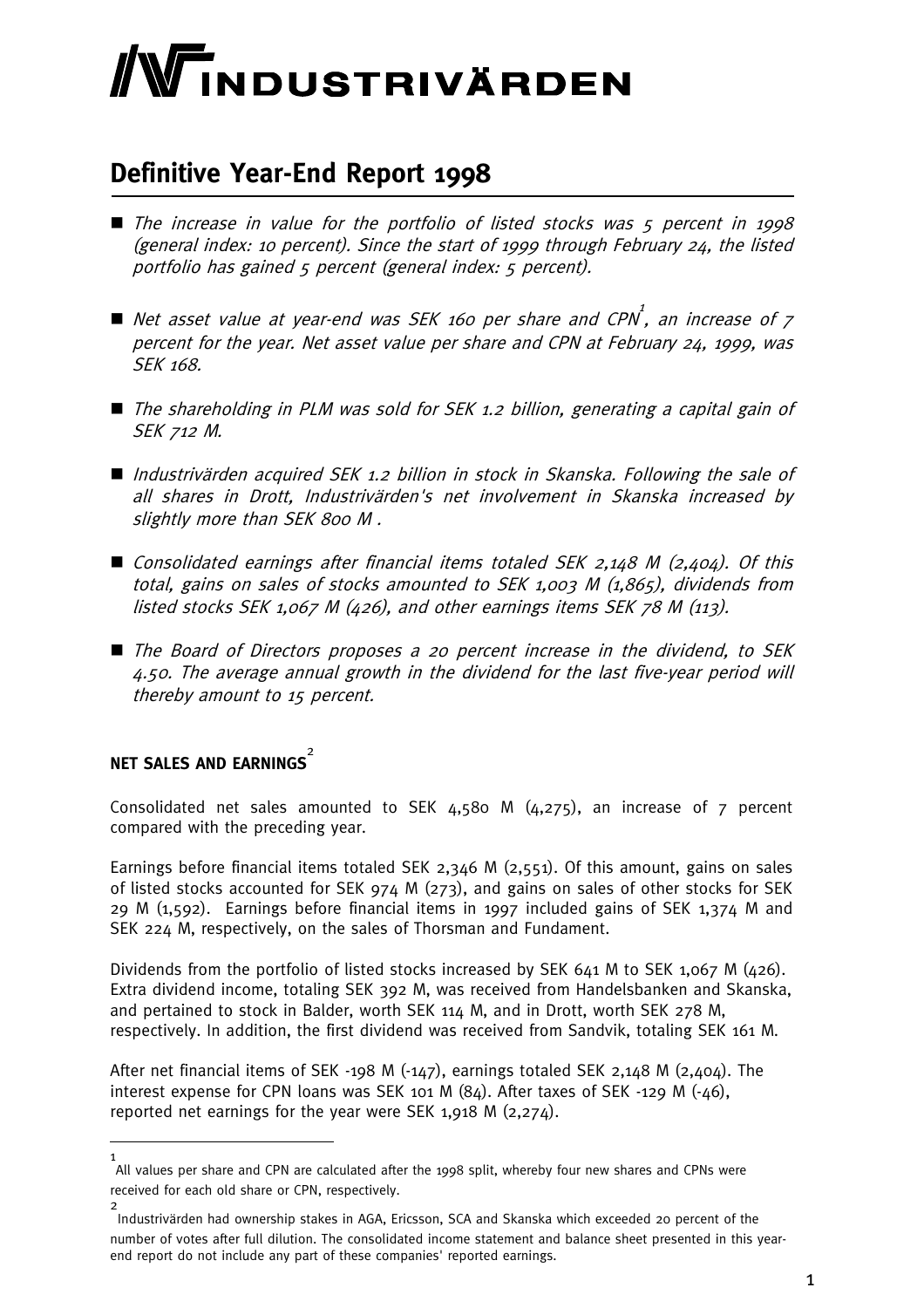### **TNDUSTRIVÄRDEN**

### **FINANCING AND EQUITY RATIO**

Net debt decreased by SEK 80 M to SEK 3,350 M.

The visible equity ratio was 64 percent (66), while the adjusted equity ratio, which includes surplus values of listed stocks, was 83 percent (85).

#### **DEVELOPMENT FOR PORTFOLIO OF LISTED STOCKS**

The value of the portfolio of listed stocks at year-end was SEK 30,043 M (28,682). The hidden reserve was SEK 17,749 M (17,635). Purchases of listed stocks during the year totaled SEK 2,027 M and sales totaled SEK 2,147 M. Stocks were thus sold for a net amount of SEK 120 M. Sales from the portfolio of listed stocks resulted in a capital gain of SEK 974 M (273).

Adjusted for purchases and sales, the value of the portfolio grew by 5 percent during the year (30). The Affärsvärlden General Index grew by 10 percent (25) during the same period. The total return for the listed portfolio (price trend plus reinvested dividends) was 7 percent, compared with 13 percent for the Findata total return index.



Dividend income amounted to SEK 1,067 M (426) and included extra dividends in the form of stock in Balder, worth SEK 114 M, and in Drott, worth SEK 278 M. Dividend income also included SEK 161 M from Sandvik, the first dividend to be received from that shareholding, which was acquired in 1997.

Major purchases consisted of 4,164,212 Skanska, 1,000,000 Sandvik, 437,900 Pfizer and 400,000 Volvo. Major sales consisted of 10,000,000 PLM, 4,299,385 Drott, 1,240,500 Näckebro and 1,500,000 Gambro. Industrivärden sold its entire holding in each of these companies. In addition, Industrivärden sold 550,000 shares of Volvo, 200,000 shares of Handelsbanken and all 11,290,000 redemption rights for SSAB.

#### **PRICE TREND FOR THE FIVE LARGEST SHAREHOLDINGS**

The trend in 1998 for the five largest shareholdings, which accounted for 80 percent of the portfolio's value at year-end, was as follows:

| <b>Stock</b>  | Share of portfolio value | Price trend        |
|---------------|--------------------------|--------------------|
|               | at Dec. 31, percent      | full year, percent |
| Ericsson      | 31                       | 33                 |
| Handelsbanken | 17                       | 25                 |
| Sandvik       | 11                       | $-38$              |
| <b>SCA</b>    | 11                       | $-2$               |
| AGA           | 10                       | - 2                |

Ericsson continued to outperform the general index. The stock price fluctuated during the year, peaking with a 72 percent gain by July and hitting a low point with a 14 percent decline as of October.

Handelsbanken outperformed the index for banks and financial services companies, which in turn did better than the general index.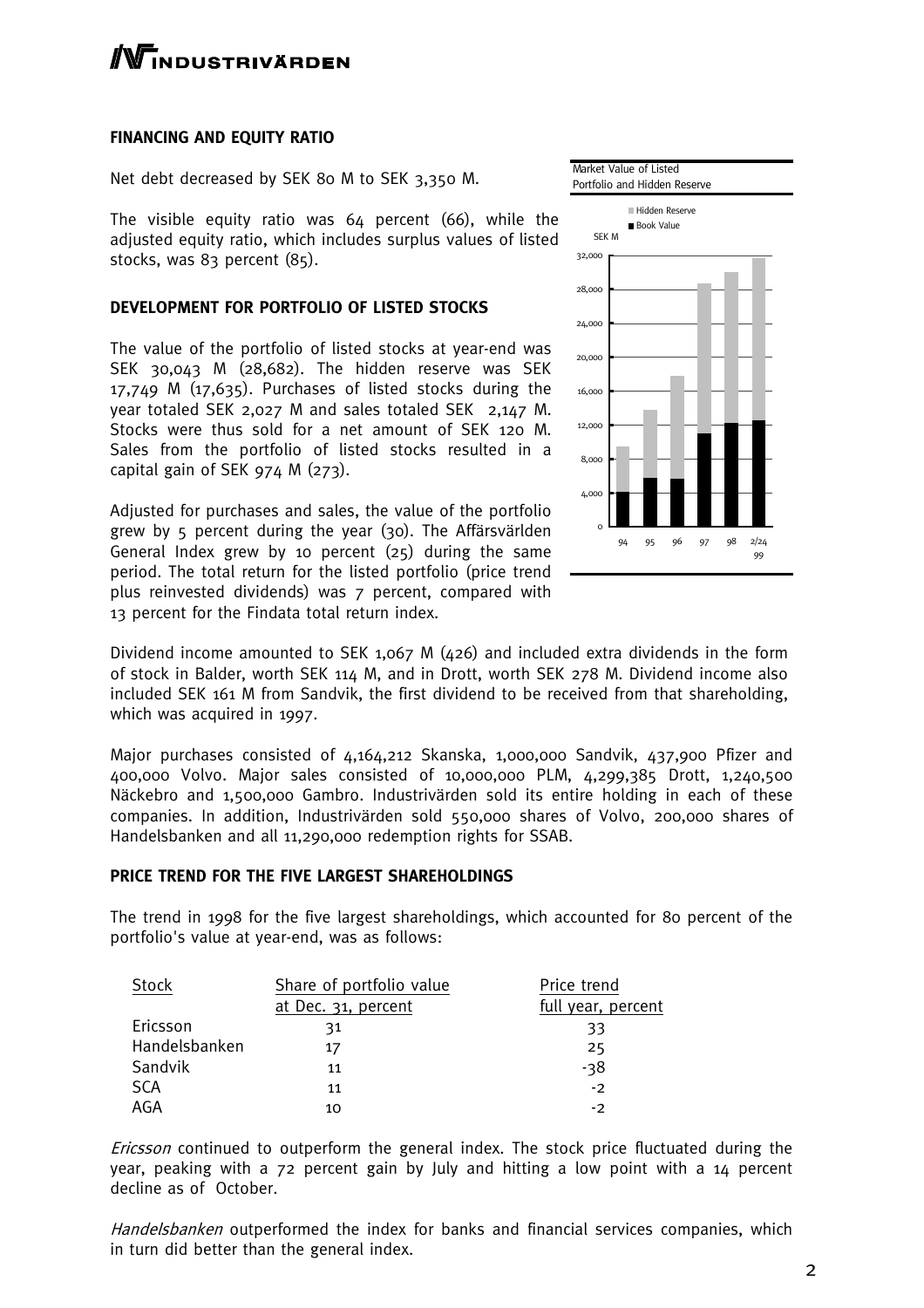## **NTINDUSTRIVÄRDEN**

Sandvik, like many other engineering stocks, performed worse than the general index due to the weak economic trend in Asia.

SCA performed better than the forestry index but worse than the general index.

AGA performed below the general index, but better than most of its competitors in the international gas market.

The value of the portfolio of listed stocks on February 24, 1999, was SEK 31,701 M. The hidden reserve was SEK 19,145 M. Adjusted for purchases and sales the increase from yearend was 5 percent for the portfolio of listed stocks as well as for the general index.

### **INDUCTUS**

Inductus' net sales amounted to SEK 2,869 M (2,776), an increase of 5 percent for comparable units. Earnings after financial items totaled SEK 182 M (157).

The return on capital employed was 21 percent (19).

Besam's net sales increased by 2 percent for comparable units. Earnings were level with the preceding year, despite structural costs for capacity reduction in France, Germany and Sweden.

Isaberg had continued good growth in volume, mainly pertaining to newly developed products. Earnings improved significantly compared with the preceding year.

Rapid showed slightly higher sales but poorer earnings compared with the preceding year. A cost-reduction program is in progress.

Hydrauto showed a rise in net sales and posted improved earnings, however, profitability remained unsatisfactory.

### **INDUTRADE**

Indutrade's net sales amounted to SEK 1,662 M (1,492), an increase of 11 percent. The trend was particularly favorable in Sweden and Finland.

Earnings after financial items totaled SEK 152 M (118). The earnings increase is attributable primarily to the Swedish and Finnish subsidiaries. The return on capital employed was 31 percent (25).

### **PARENT COMPANY**

The Parent Company's dividend income from listed companies amounted to SEK 1,067 M  $(426)$ . Including gains of SEK 981 M  $(1,254)$  on sales of stocks, and administrative costs of SEK 67 M (52), earnings amounted to SEK 1,981 M (1,628).

After net financial items of SEK -117 M (-11), earnings totaled 1,864 M (1,617). After costs for CPN interest, totaling SEK 101 M (84), and taxes of SEK 57 M (0), a net profit of SEK 1,706  $M(1,533)$  is reported for the year.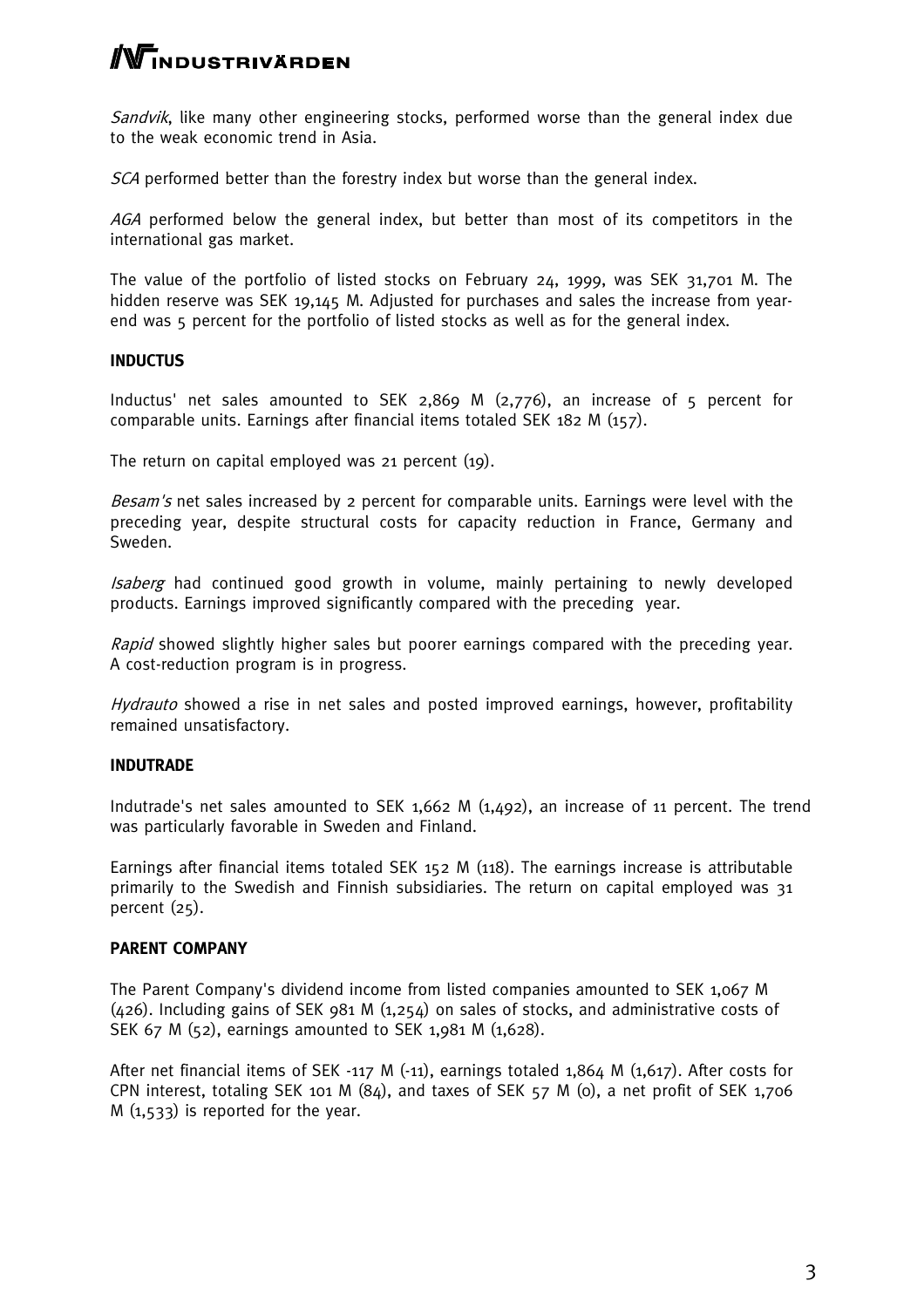# **TNDUSTRIVÄRDEN**

### **CALCULATED NET ASSET VALUE**

Industrivärden's net asset value<sup>3</sup> at December 31, 1998, has Net Asset Value per Share been calculated at SEK 30.6 billion, or SEK 160 per share and CPN and CPN. Net asset value as per February 24, 1999, has been calculated at SEK 168 per share and CPN.

### **PROPOSED DIVIDEND**

The Board of Directors proposes that the dividend for 1998 be raised by SEK 0.75 to SEK 4.50 per share, which entails that interest per CPN for 1998 would be SEK 5.18. Thus SEK 773 M will be paid out in dividends and SEK 101 M in CPN interest.

### **ANNUAL GENERAL MEETING**

The Annual General Meeting will be held on Wednesday, April 21, 1999, at 2 p.m. at the Grand Hotel, Vinterträdgården, Stockholm.

Stockholm, Sweden, February 26, 1999

AB INDUSTRIVÄRDEN (publ.)

The Board of Directors

### **FINANCIAL CALENDAR**

The 1998 Annual Report will be published in late March/early April.

An interim report for the period January–March 1999 will be released on May 4, 1999. An interim report for the period January–June 1999 will be released on August 18, 1999. An interim report for the period January–September 1999 will be released on November 4, 1999.





<sup>3</sup> Composition of net asset value is shown in the table on page 10.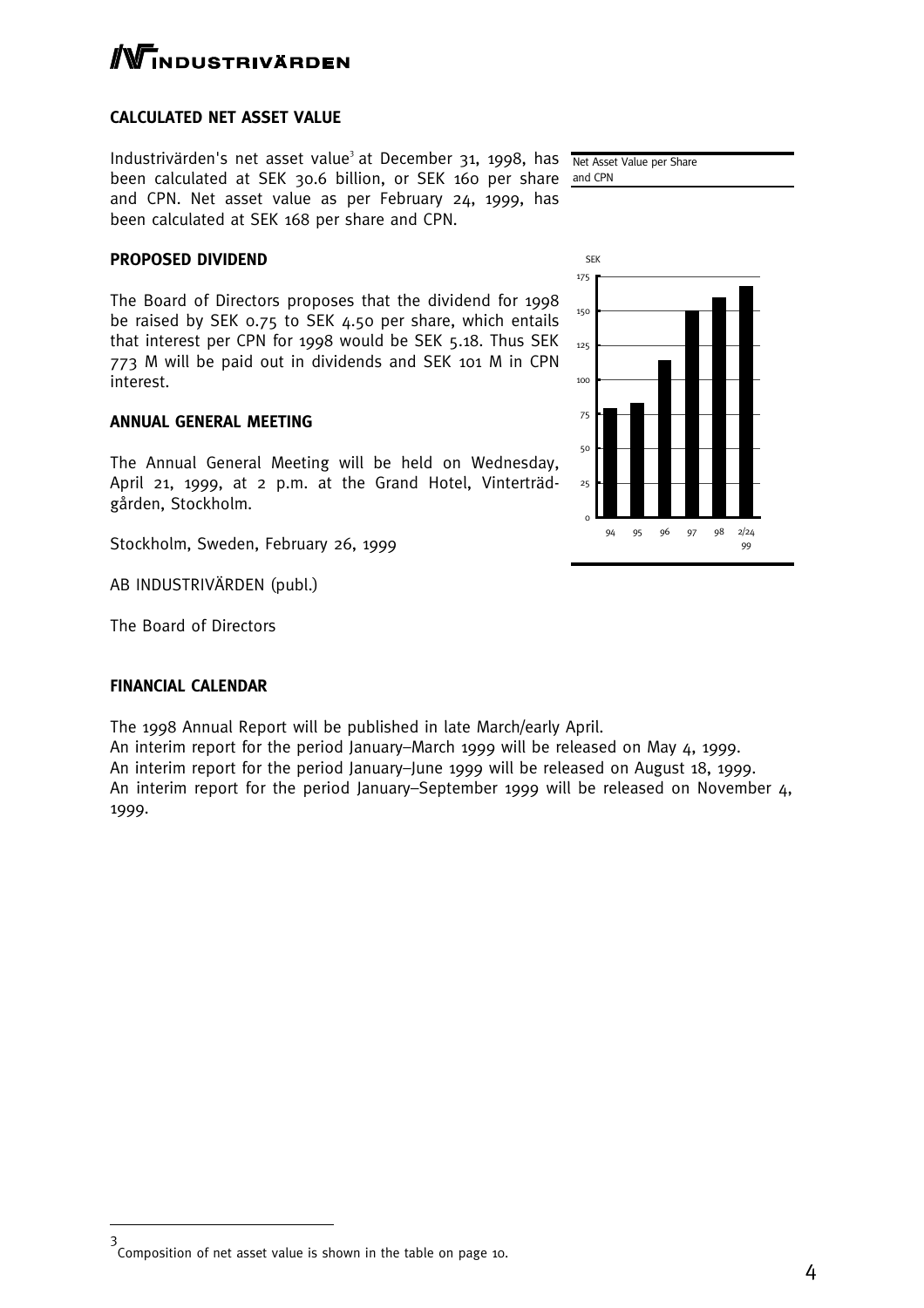### **Industrivärden Consolidated Income Statement**

| <b>SEK M</b>                            | 1998     | 1997                 |
|-----------------------------------------|----------|----------------------|
| Net sales                               | 4,580    | 4,275                |
| Cost of goods sold                      | $-3,057$ | $-2,858$             |
| <b>Gross earnings</b>                   | 1,523    | 1,417                |
| Development costs                       | -83      | $-73$                |
| Selling costs                           | $-741$   | $-726$               |
| Administrative costs                    | $-431$   | $-373$               |
| Other operating income and expenses     | 8        | 15                   |
| <b>Operating earnings</b>               | 276      | 260                  |
| Dividend income from listed stocks      | 1,067    | 426                  |
| Capital gains on sales of listed stocks | 974      | 273                  |
| Capital gains on sales of other stocks  | 29       | $1,592$ <sup>4</sup> |
| <b>Earnings before financial items</b>  | 2,346    | 2,551                |
| Interest income                         | 17       | 68                   |
| Interest expense (excl. CPN interest)   | $-232$   | $-195$               |
| Other financial items                   | 17       | $-20$                |
| Earnings after financial items          | 2,148    | 2,404                |
| <b>CPN</b> interest                     | $-101$   | -84                  |
| <b>Earnings before taxes</b>            | 2,047    | 2,320                |
| Tax on earnings for the year            | $-129$   | -46                  |
| Net earnings for the year               | 1,918    | 2,274                |

<sup>4</sup> Pertains to capital gains on the sales of Thorsman and Fundament.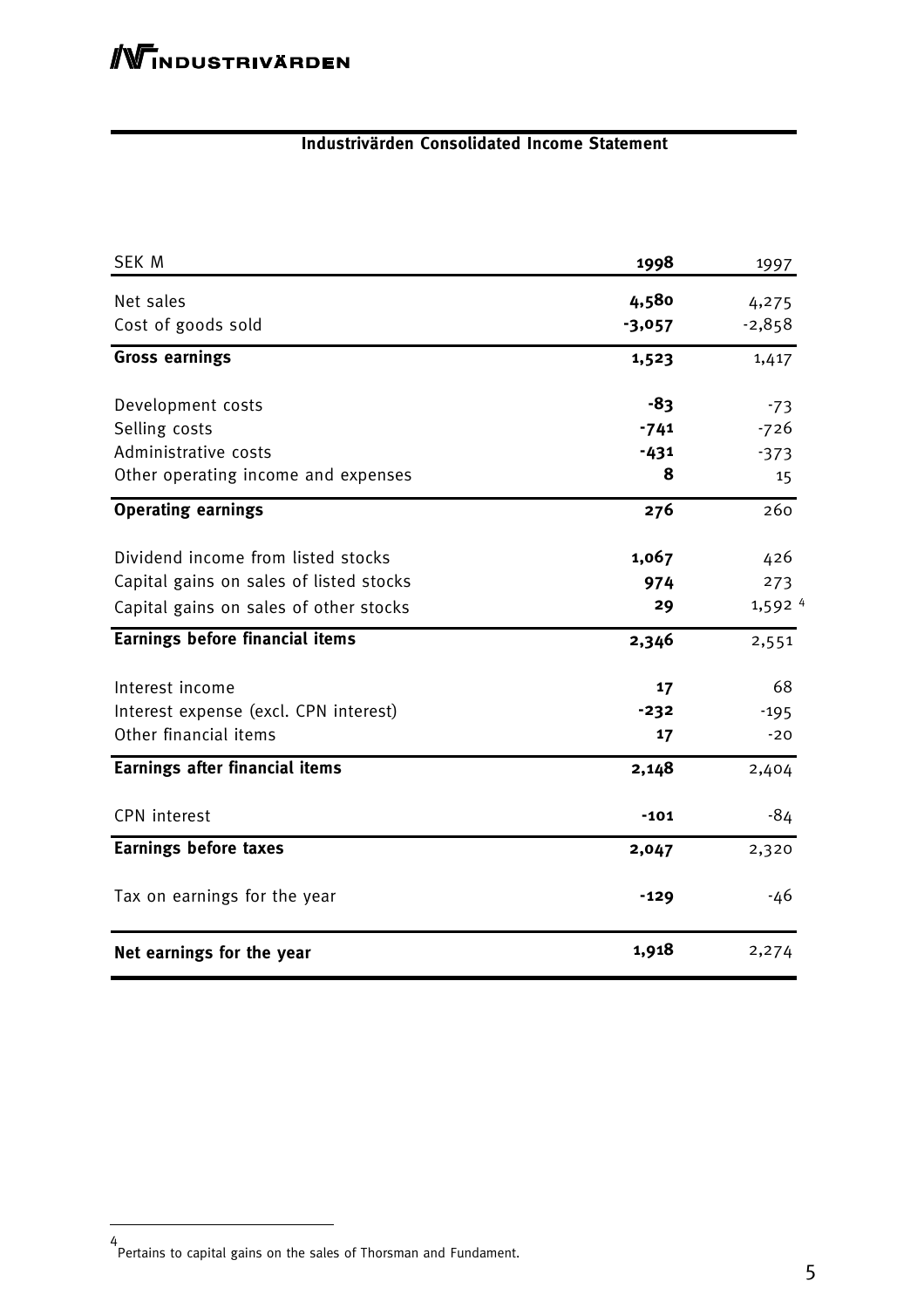### **Breakdown by Business Unit**

|                              | Net sales |       | Earnings after<br>financial items |         |
|------------------------------|-----------|-------|-----------------------------------|---------|
| SEK M                        | 1998      | 1997  | 1998                              | 1997    |
| Inductus                     | 2,869     | 2,776 | 182                               | 157     |
| Indutrade                    | 1,662     | 1,492 | 152                               | 118     |
| Dividends from listed stocks |           |       | 1,067                             | 426     |
| Other, net                   | 49        | 7     | $-256$                            | $-162$  |
|                              | 4,580     | 4,275 | 1,145                             | 539     |
| Capital gains on             |           |       |                                   |         |
| sales of listed stocks       |           |       | 974                               | 273     |
| Capital gains on             |           |       |                                   |         |
| sales of other stocks        | ۰         |       | 29                                | 1,592 5 |
|                              | 4,580     | 4,275 | 2,148                             | 2,404   |

<sup>5</sup> Pertains to capital gains on the sales of Thorsman and Fundament.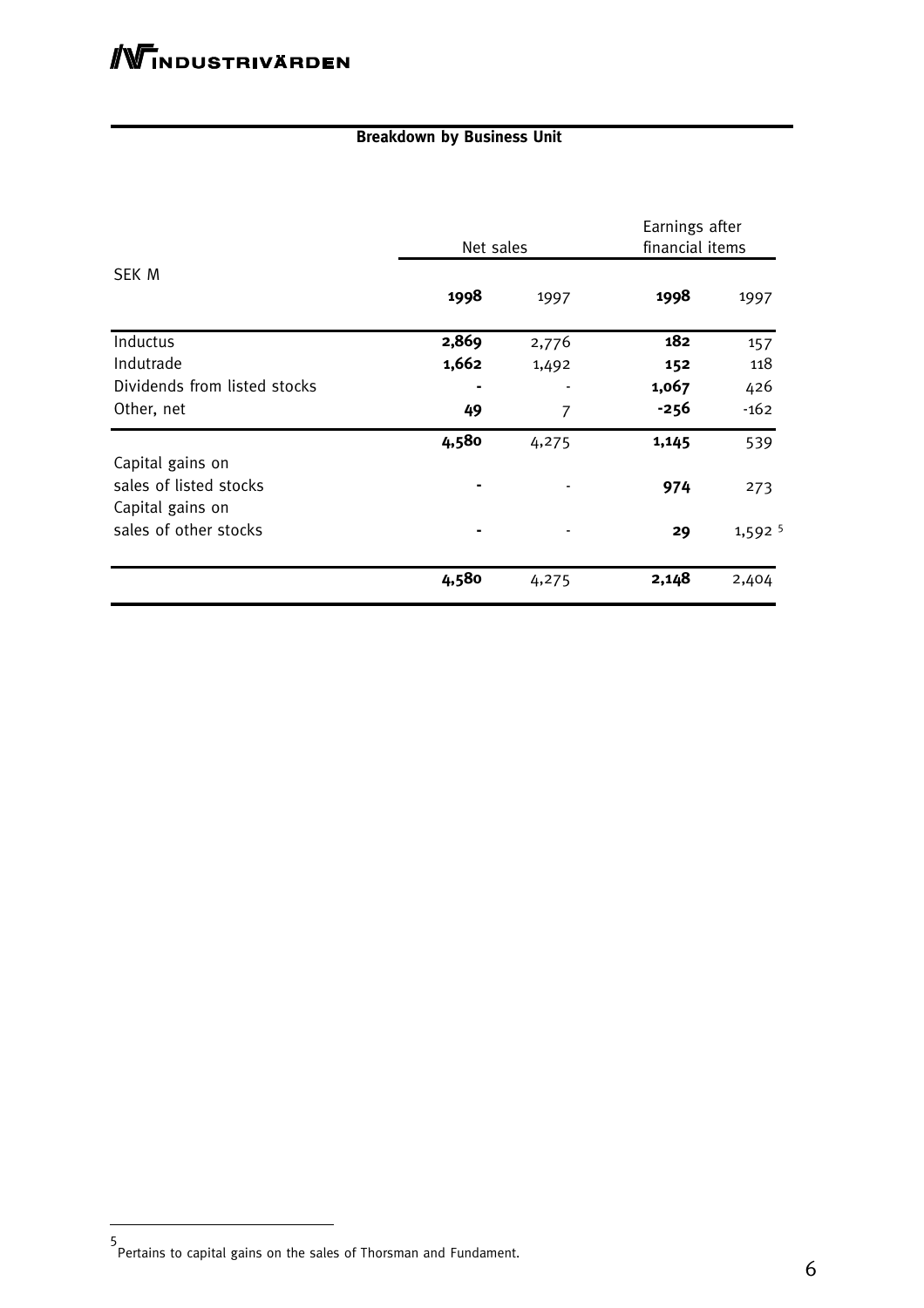### **Industrivärden Consolidated Balance Sheet**

|                                             | Dec. 31     | Dec. 31 |
|---------------------------------------------|-------------|---------|
| <b>SEK M</b>                                | 1998        | 1997    |
|                                             |             |         |
| Intangible assets                           | 101         | 98      |
| Tangible assets                             | 706         | 716     |
| Shares and participations                   | 12,382      | 11,102  |
| Other financial assets                      | 71          | 62      |
| Inventories                                 | 718         | 701     |
| Accounts receivable, trade                  | 878         | 848     |
| Other current receivables                   | 117         | 90      |
| Liquid assets                               | 1,200       | 291     |
| <b>Total assets</b>                         | 16,173      | 13,908  |
| Shareholders' equity                        | 9,974       | 8,674   |
| <b>CPN loans</b>                            | 448         | 450     |
| Provisions                                  | 323         | 318     |
| Interest-bearing long-term liabilities      | 1,709       | 1,655   |
| Noninterest-bearing long-term liabilities   | $\mathbf o$ | 18      |
| Interest-bearing current liabilities        | 2,709       | 1,940   |
| Noninterest-bearing current liabilities     | 1,010       | 853     |
| Total shareholders' equity and liabilities  | 16,173      | 13,908  |
| Visible equity ratio, percent               | 64          | 66      |
| Adjusted equity ratio, percent <sup>6</sup> | 83          | 85      |

<sup>6</sup> Includes surplus values of listed stocks.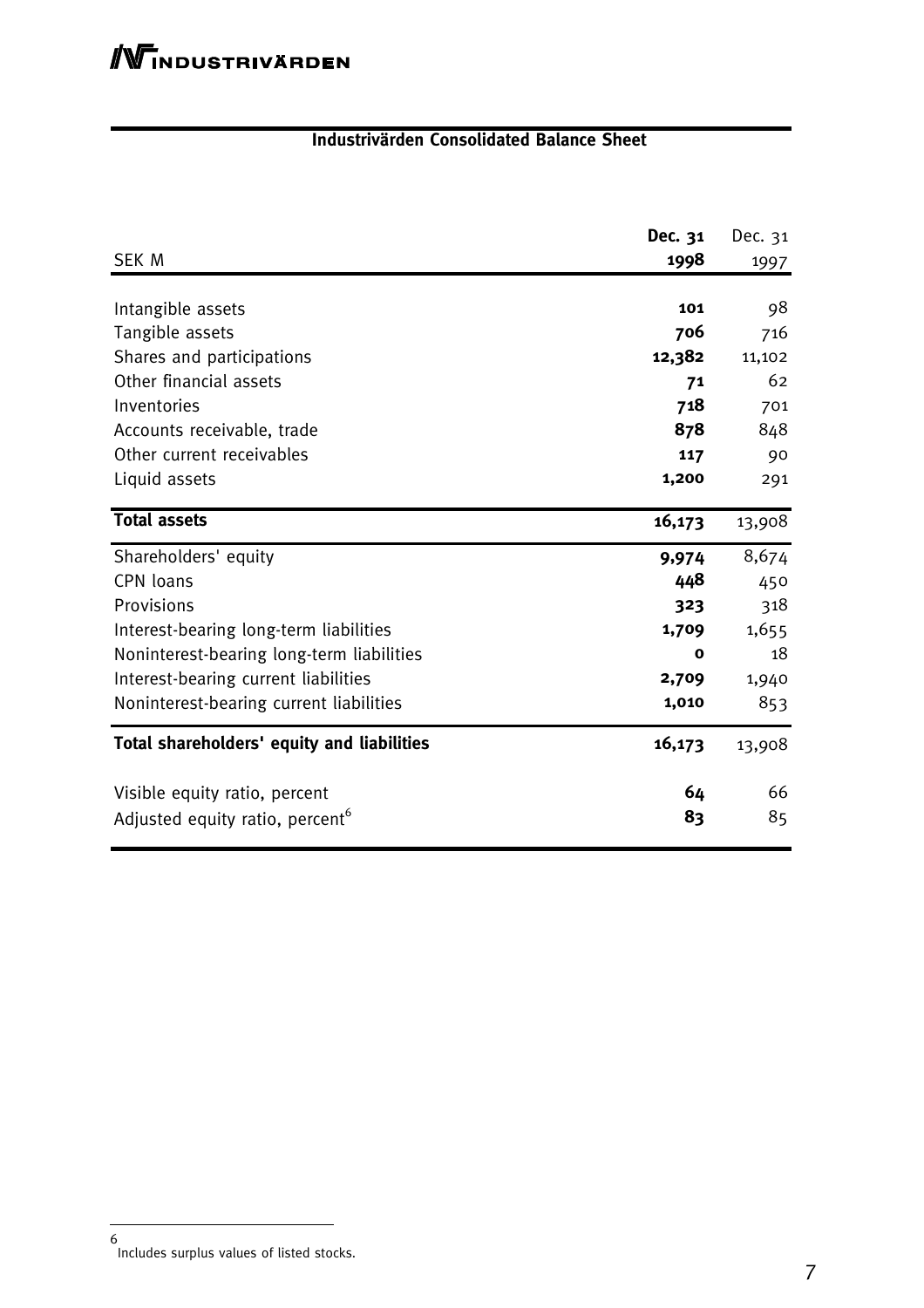### **Industrivärden Consolidated Statement of Changes in Financial Position**

| SEK M                                          | 1998                | 1997     |
|------------------------------------------------|---------------------|----------|
|                                                |                     |          |
| Operating earnings                             | 276                 | 260      |
| Dividend income from listed stocks             | 1,067               | 426      |
| Net financial items                            | -198                | $-147$   |
| Depreciation charged to operating earnings     | 144                 | 144      |
| Dividends and CPN interest paid                | -745                | $-642$   |
| <b>Taxes</b>                                   | $-129$              | -46      |
| <b>Total earnings and dividends</b>            | 415                 | $-5$     |
| Total change in working capital                | 83                  | 317      |
| Net purchase/sales of listed stocks            | $-272$ <sup>7</sup> | $-5,051$ |
| Net purchase/sales of other stocks             | -4                  | 1,592    |
| Net change in other fixed assets               | $-123$              | 777      |
| Total change in fixed assets                   | $-399$              | $-2,682$ |
| Change in other provisions and                 |                     |          |
| noninterest-bearing liabilities (+increase)    | $-19$               | $-2$     |
| Total change in net borrowing debt (+decrease) | 80                  | $-2,372$ |

<sup>7</sup> Including dividends totaling SEK 392 M in the form of stocks in Balder and Drott.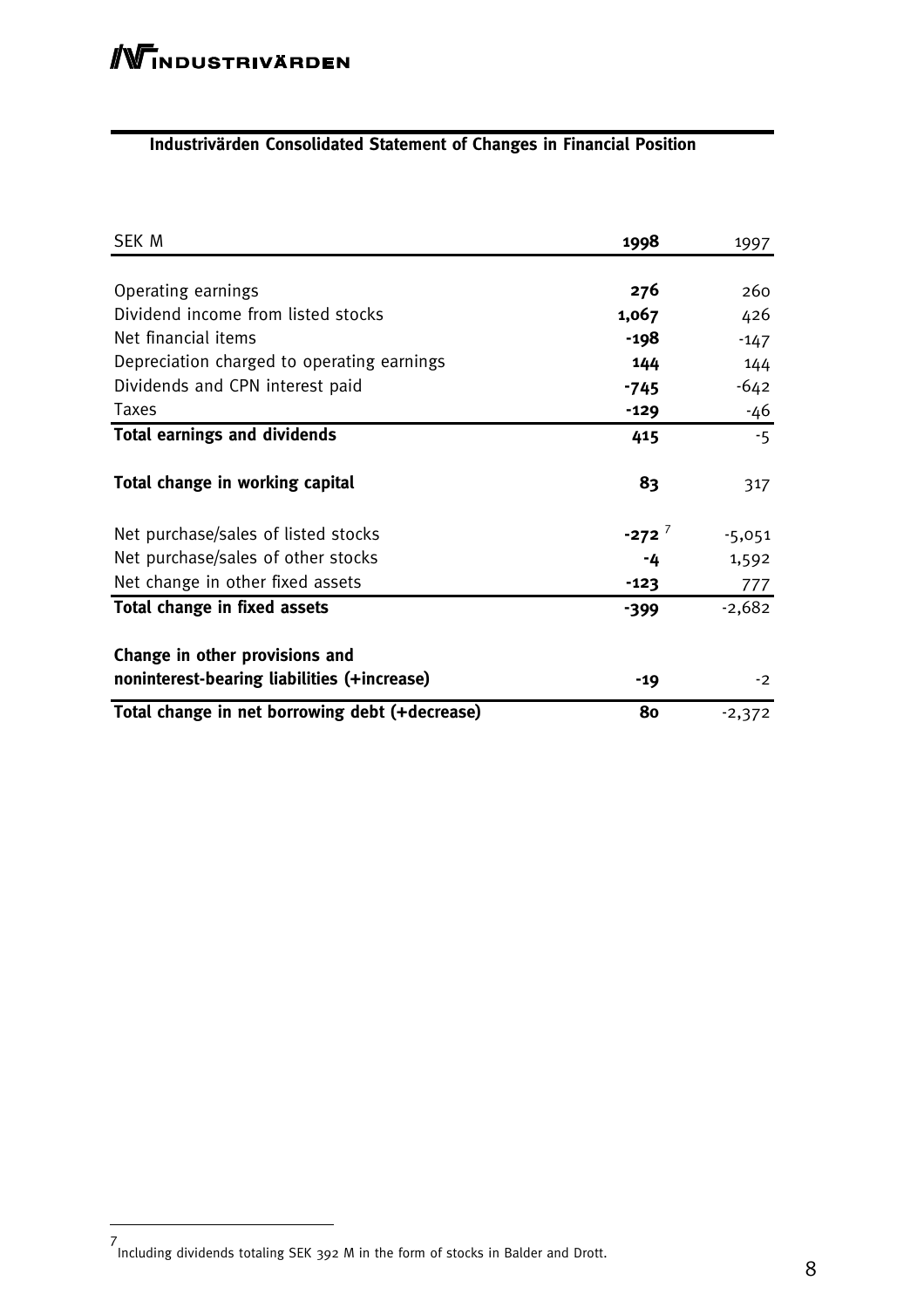|                                                                                                                                              |            |        | Market value   |                   |  |
|----------------------------------------------------------------------------------------------------------------------------------------------|------------|--------|----------------|-------------------|--|
|                                                                                                                                              |            |        | SEK per share  | Percent of        |  |
|                                                                                                                                              | Number     | SEK M  | and CPN        | portfolio's value |  |
| Ericsson                                                                                                                                     | 44,660,000 | 9,343  | 49             | 31                |  |
| Handelsbanken                                                                                                                                | 14,650,000 | 5,010  | 27             | 17                |  |
| Sandvik                                                                                                                                      | 23,000,000 | 3,243  | 17             | 11                |  |
| <b>SCA</b>                                                                                                                                   | 18,382,000 | 3,217  | 17             | 11                |  |
| AGA                                                                                                                                          | 28,615,000 | 3,076  | 16             | 10                |  |
| Skandia                                                                                                                                      | 17,200,000 | 2,133  | 11             | $\overline{7}$    |  |
| Skanska                                                                                                                                      | 8,463,577  | 1,904  | $10\,$         | 6                 |  |
| <b>SSAB</b>                                                                                                                                  | 12,046,600 | 934    | 5              | $\overline{3}$    |  |
| Pfizer                                                                                                                                       | 437,900    | 448    | $\overline{c}$ | $\mathbf 1$       |  |
| Volvo                                                                                                                                        | 1,400,000  | 254    | $\mathbf{1}$   | $\mathbf 1$       |  |
| Astra                                                                                                                                        | 1,430,000  | 236    | $\mathbf{1}$   | $\mathbf 1$       |  |
| Other ( <sek 200="" m)<="" td=""><td></td><td>245</td><td><math>\mathbf{1}</math></td><td><math display="inline">\mathbf 1</math></td></sek> |            | 245    | $\mathbf{1}$   | $\mathbf 1$       |  |
| <b>Total</b>                                                                                                                                 |            | 30,043 | 157            | 100               |  |

### **Portfolio of Listed Stocks as per December 31, 1998**

The listed portfolio above included the following stocks which were out on loan:

|               | Number  |         | Number |
|---------------|---------|---------|--------|
| Astra         | 21,000  | Sandvik | 62,000 |
| AGA           | 28,000  | Skandia | 65,900 |
| Ericsson      | 415,100 | Other   | 1,000  |
| Handelsbanken | 18,200  |         |        |

On December 31, 1998, call options were issued for all the shares in Astra. The exercise date was January 15, 1999. The options were exercised, whereby the entire holding in Astra was sold, resulting in a capital gain of SEK 90 M.